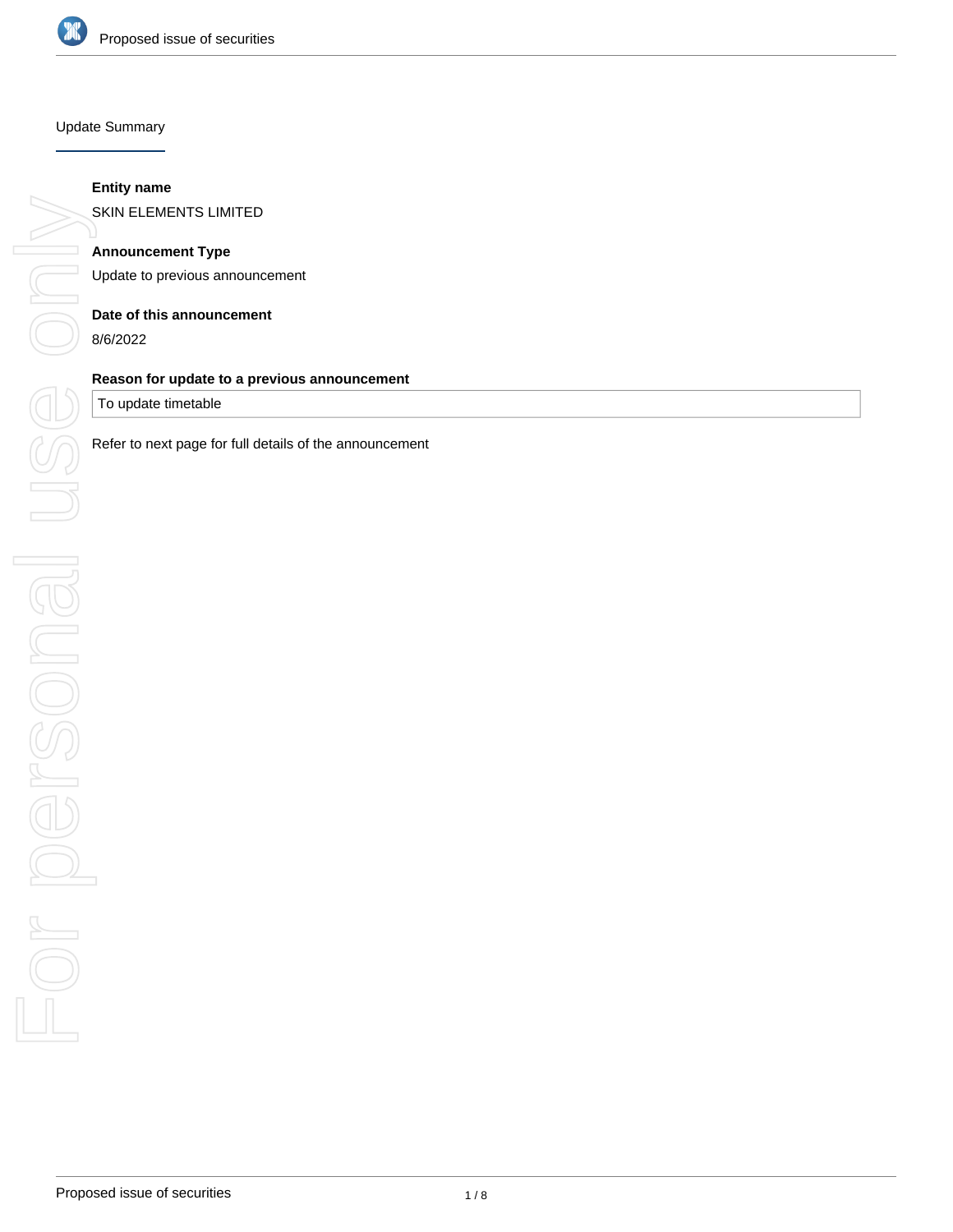

### Part 1 - Entity and announcement details

## **1.1 Name of +Entity**

## SKIN ELEMENTS LIMITED

We (the entity named above) give ASX the following information about a proposed issue of +securities and, if ASX agrees to +quote any of the +securities (including any rights) on a +deferred settlement basis, we agree to the matters set out in Appendix 3B of the ASX Listing Rules.

If the +securities are being offered under a +disclosure document or +PDS and are intended to be quoted on ASX, we also apply for quotation of all of the +securities that may be issued under the +disclosure document or +PDS on the terms set out in Appendix 2A of the ASX Listing Rules (on the understanding that once the final number of +securities issued under the +disclosure document or +PDS is known, in accordance with Listing Rule 3.10.3C, we will complete and lodge with ASX an Appendix 2A online form notifying ASX of their issue and applying for their quotation).

#### **1.2 Registered Number Type**

# **Registration Number**

ABN

90608047794

**1.3 ASX issuer code**

**SKN** 

### **1.4 The announcement is**

Update/amendment to previous announcement

To update timetable

## **1.4b Date of previous announcement to this update**

13/5/2022

## **1.5 Date of this announcement**

8/6/2022

### **1.6 The Proposed issue is:**

A standard +pro rata issue (non-renounceable or renounceable)

# **1.6a The proposed standard +pro rata issue is:**

 $E$  + Non-renounceable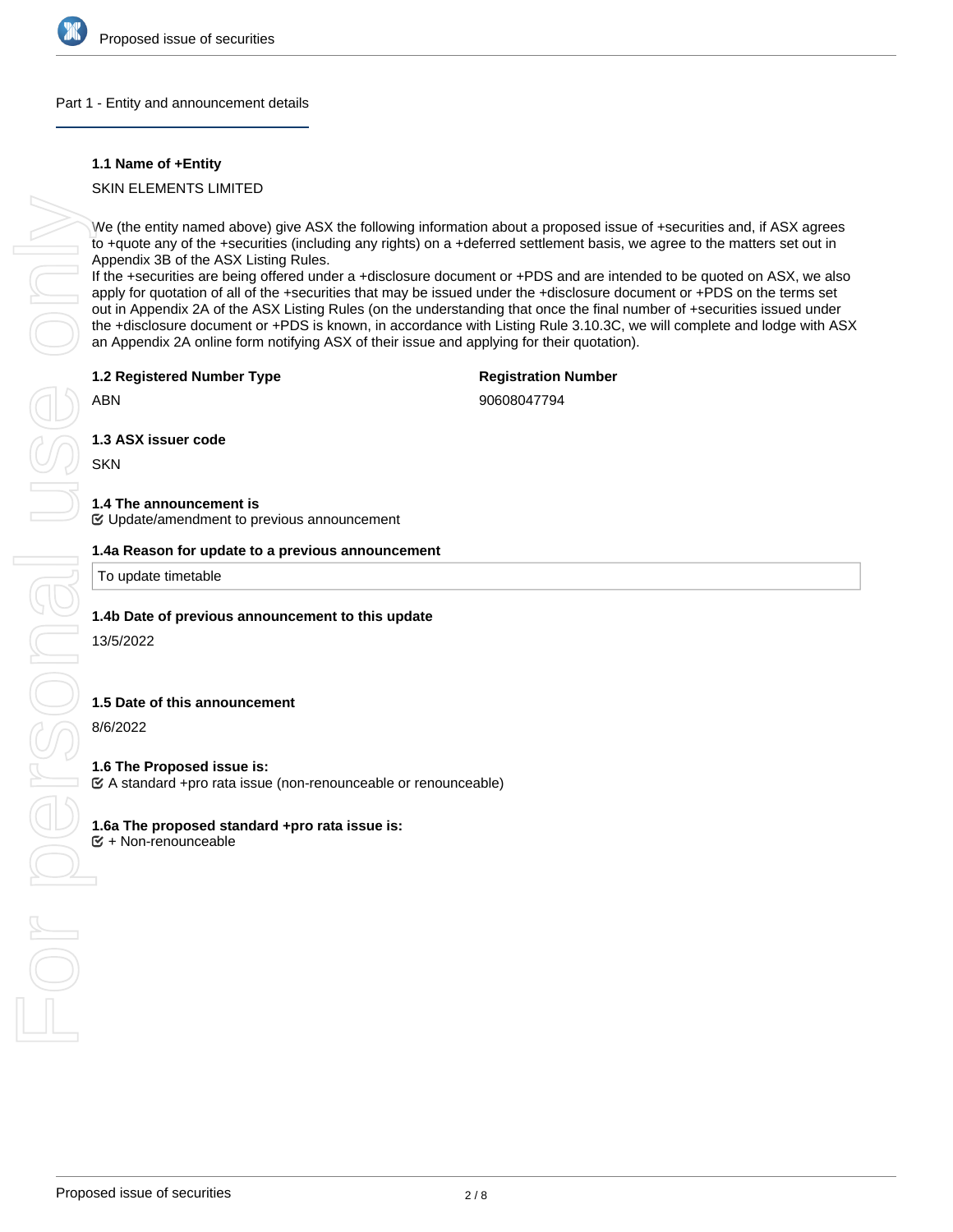

Part 3 - Details of proposed entitlement offer issue

Part 3A - Conditions For personal use only

**3A.1 Do any external approvals need to be obtained or other conditions satisfied before the entitlement offer can proceed on an unconditional basis?** No

Part 3B - Offer details

BONG

**Class or classes of +securities that will participate in the proposed issue and class or classes of +securities proposed to be issued**

**ASX +security code and description**

SKN : ORDINARY FULLY PAID

**Is the proposed security a 'New class' (+securities in a class that is not yet quoted or recorded by ASX) or an 'Existing class' (additional securities in a class that is already quoted or recorded by ASX)?** Existing class

**Will the proposed issue of this +security include an offer of attaching +securities?**  $\mathfrak{C}$  Yes  $\mathfrak{C}$  No

**If the entity has quoted company options, do the terms entitle option holders to participate on exercise?**

Details of +securities proposed to be issued

### **ASX +security code and description**

SKN : ORDINARY FULLY PAID

**ISIN Code (if Issuer is a foreign company and +securities are non CDIs)**

**ISIN Code for the entitlement or right to participate in a non-renounceable issue (if Issuer is foreign company and +securities are non CDIs)**

**Offer ratio (ratio to existing holdings at which the proposed +securities will be issued)**

**The quantity of additional +securities For a given quantity of +securities to be issued** 1 **held** 15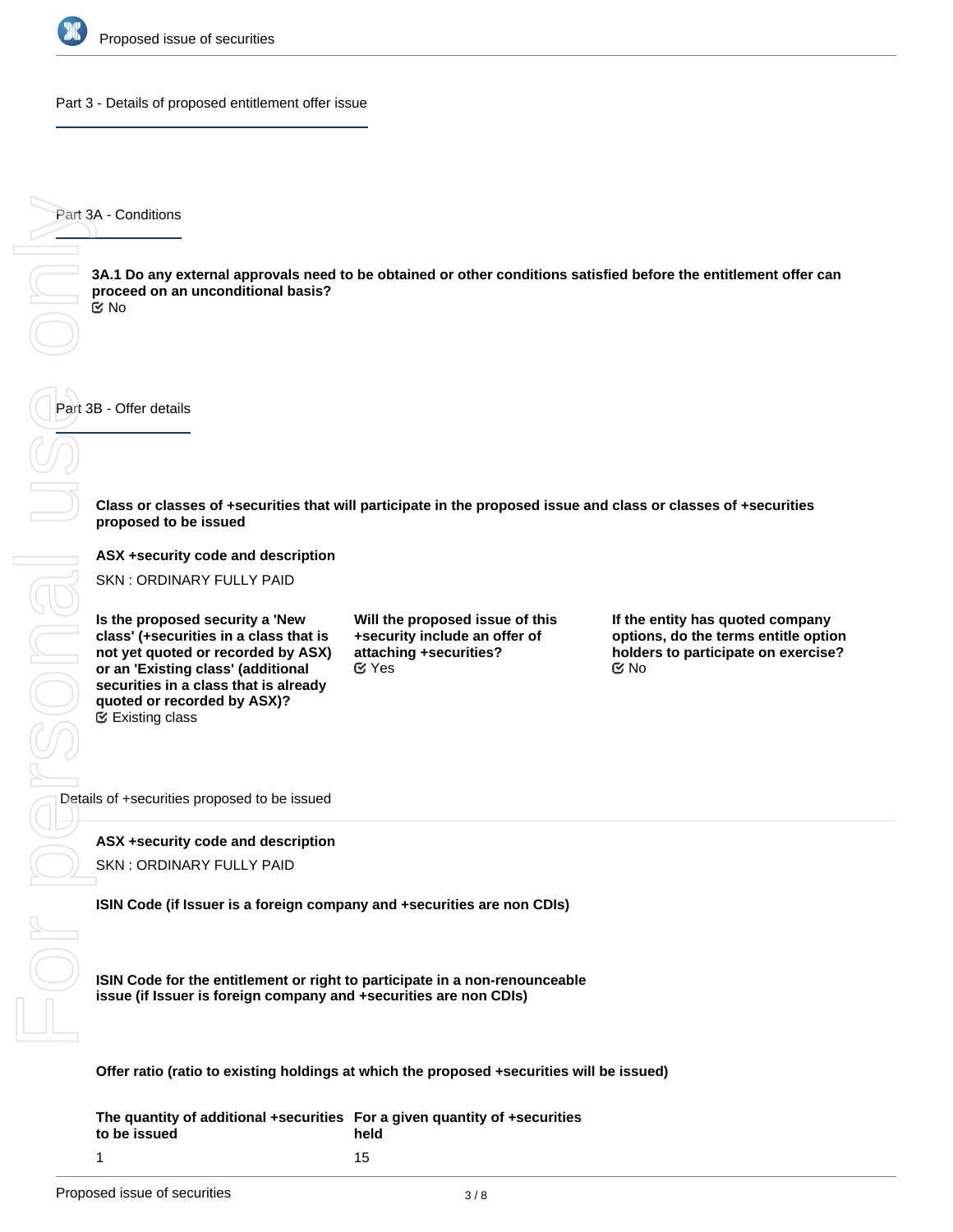

| What will be done with fractional<br>entitlements? | Maximum number of +securities<br>proposed to be issued (subject to<br>rounding) |
|----------------------------------------------------|---------------------------------------------------------------------------------|
| Fractions rounded up to the next<br>whole number   | 25,298,484                                                                      |
|                                                    |                                                                                 |

**Offer price details for retail security holders**

| In what currency will the offer be | What is the offer price per +security |
|------------------------------------|---------------------------------------|
| made?                              | for the retail offer?                 |
| AUD - Australian Dollar            | AUD 0.08000                           |

**Oversubscription & Scale back details**

#### **Will individual +security holders be permitted to apply for more than their entitlement (i.e. to over-subscribe)?** Yes

## **Describe the limits on over-subscription**

At the absolute discretion of Directors if there is a Shortfall, the Company will allocate Shortfall Shares According to the following priority:

(a) Shortfall Shares may be allocated to any Eligible Shareholders who apply for Shortfall Shares under the Shortfall Offer. (b) If following the allocation in paragraph (a), there remains a Shortfall, those unallocated Shortfall Shares will then be allocated to other investors who apply under the Shortfall Offer

### **Will a scale back be applied if the offer is over-subscribed?** Yes

### **Describe the scale back arrangements**

In relation to the Shortfall Offer, the Company reserves the right to issue to an Applicant a lesser number of Shortfall Shares than the number applied for, reject an Application or not proceed with the issuing of the Shortfall Shares or part thereof. if the number of Shortfall Shares issued is less than the number applied for, surplus Application Monies will be refunded in full. Interest will not be paid on Application Monies refunded.

#### **Will these +securities rank equally in all respects from their issue date with the existing issued +securities in that class?** Yes

Attaching +Security

**Is the proposed attaching security a 'New class' (+securities in a class that is not yet quoted or recorded by ASX) or an 'Existing class' (additional +securities in a class that is already quoted or recorded by ASX)?** New class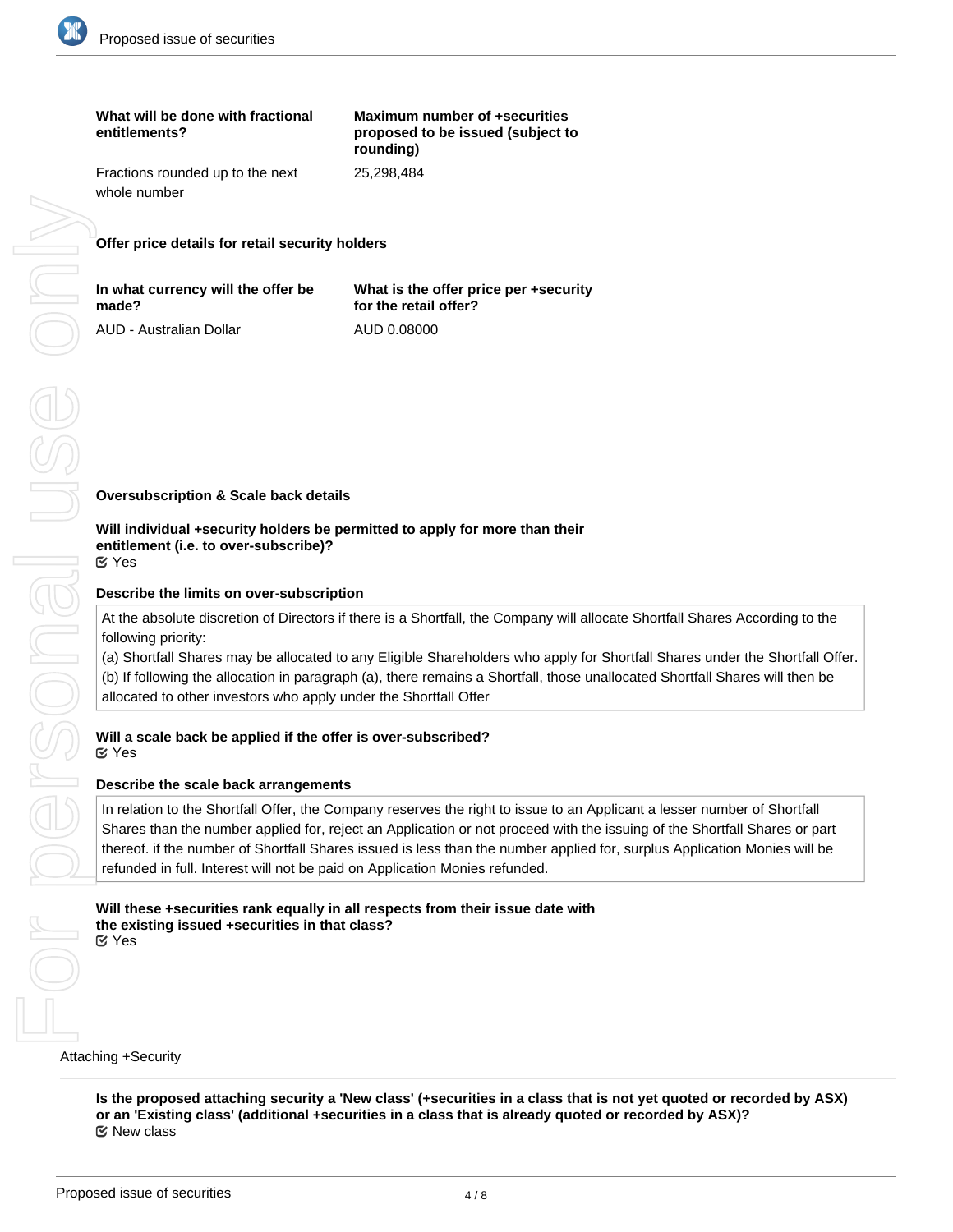

Attaching +Security - New class (+securities in a class that is not yet quoted or recorded by ASX)

|  | Details of attaching +securities proposed to be issued                                                                                                                                                                      |                                                                              |  |
|--|-----------------------------------------------------------------------------------------------------------------------------------------------------------------------------------------------------------------------------|------------------------------------------------------------------------------|--|
|  | ISIN Code (if Issuer is a foreign company and +securities are non CDIs)<br>ISIN Code for the entitlement or right to participate in a non-renounceable issue (if Issuer is<br>foreign company and +securities are non CDIs) |                                                                              |  |
|  |                                                                                                                                                                                                                             |                                                                              |  |
|  | Have you received confirmation from ASX that the terms Will the entity be seeking quotation of the 'new' class of<br>of the proposed +securities are appropriate and<br>equitable under listing rule 6.1?                   | +securities on ASX?                                                          |  |
|  | $\mathfrak{C}$ Yes                                                                                                                                                                                                          | $\mathfrak{C}$ Yes                                                           |  |
|  | ASX +security code                                                                                                                                                                                                          | +Security description                                                        |  |
|  | New class-code to be confirmed                                                                                                                                                                                              | Listed options exercisable at \$0.10 expiry 15 March 2024                    |  |
|  | +Security type                                                                                                                                                                                                              |                                                                              |  |
|  | Options                                                                                                                                                                                                                     |                                                                              |  |
|  | Offer ratio (ratio of attaching securities at which the new +securities will be issued)<br>The quantity of attaching +securities to be issued                                                                               | For a given quantity of the new +securities issued                           |  |
|  | 1                                                                                                                                                                                                                           | $\overline{2}$                                                               |  |
|  |                                                                                                                                                                                                                             |                                                                              |  |
|  | What will be done with fractional entitlements?<br>Fractions rounded up to the next whole number                                                                                                                            | Maximum number of +securities proposed to be issued<br>(subject to rounding) |  |
|  |                                                                                                                                                                                                                             | 12,649,242                                                                   |  |
|  | Offer price details for retail security holders                                                                                                                                                                             |                                                                              |  |
|  | In what currency will the offer be made?                                                                                                                                                                                    | What is the offer price per +security for the retail offer?                  |  |
|  | AUD - Australian Dollar                                                                                                                                                                                                     | AUD 0.00000                                                                  |  |
|  |                                                                                                                                                                                                                             |                                                                              |  |
|  |                                                                                                                                                                                                                             |                                                                              |  |
|  | <b>Oversubscription &amp; Scale back details</b>                                                                                                                                                                            |                                                                              |  |

**Will individual +security holders be permitted to apply for more than their entitlement (i.e. to over-subscribe)?** Yes

#### **Describe the limits on over-subscription**

At the absolute discretion of Directors if there is a Shortfall, the Company will allocate Shortfall Shares According to the following priority: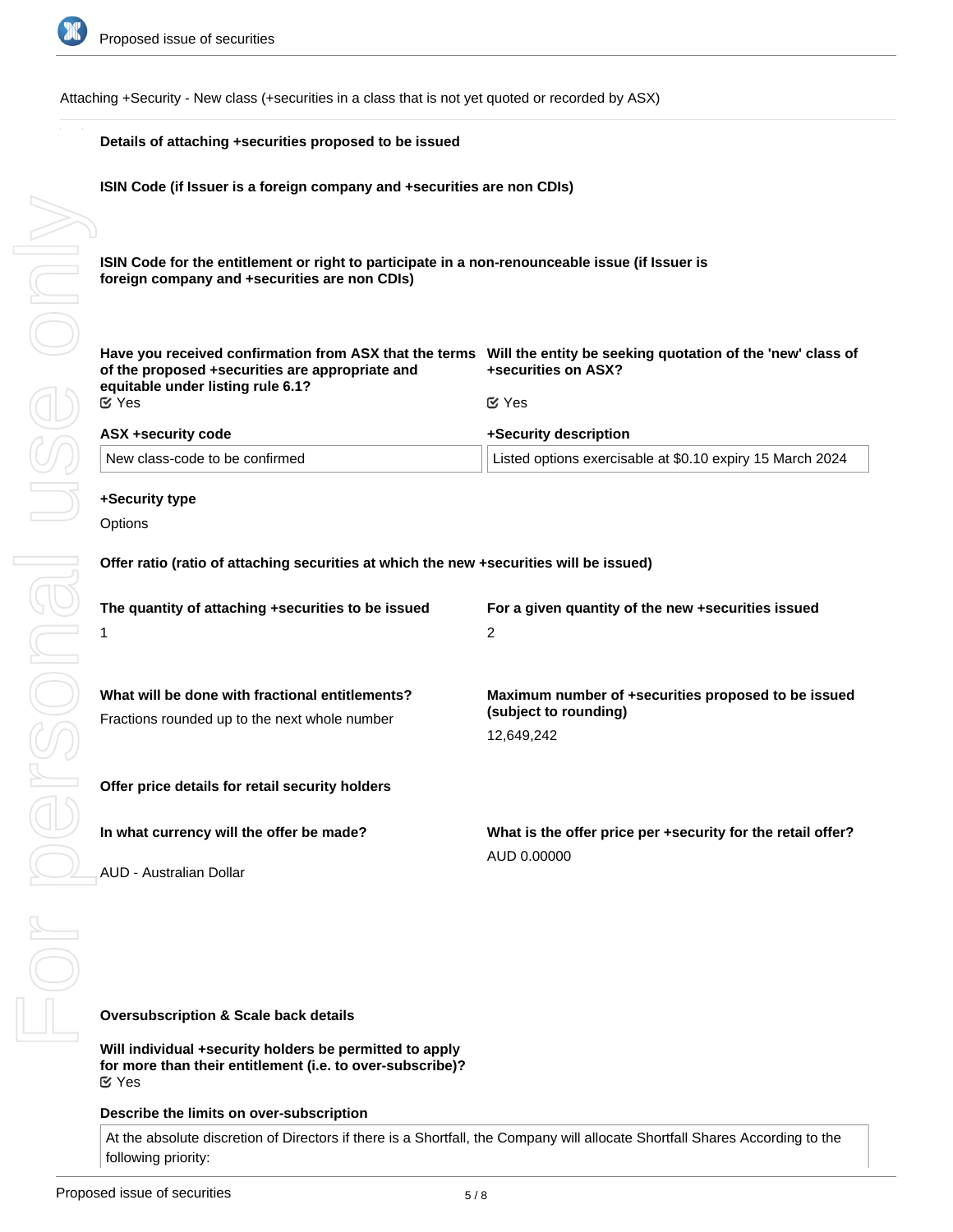

(a) Shortfall Shares may be allocated to any Eligible Shareholders who apply for Shortfall Shares under the Shortfall Offer. (b) If following the allocation in paragraph (a), there remains a Shortfall, those unallocated Shortfall Shares will then be allocated to other investors who apply under the Shortfall Offer

# **Will a scale back be applied if the offer is over-subscribed?**

Yes

## **Describe the scale back arrangements**

In relation to the Shortfall Offer, the Company reserves the right to issue to an Applicant a lesser number of Shortfall Shares than the number applied for, reject an Application or not proceed with the issuing of the Shortfall Shares or part thereof. if the number of Shortfall Shares issued is less than the number applied for, surplus Application Monies will be refunded in full. Interest will not be paid on Application Monies refunded.

**Will all the +securities issued in this class rank equally in all respects from their issue date?** Yes

**+Security currency** AUD - Australian Dollar

**Exercise price** AUD 0.1000

**Expiry date** 15/3/2024

**Details of the type of +security that will be issued if the option is exercised** SKN : ORDINARY FULLY PAID

**Number of securities that will be issued if the option is exercised**

one fully paid ordinary share (ASX:SKN)

**Please provide a URL link for a document lodged with ASX setting out the material terms of the +securities proposed to be issued or provide the information by separate announcement.**

[www.skinelementslimited.com/i](http://www.skinelementslimited.com/)nvestors

Part 3C - Timetable

**3C.1 +Record date** 10/8/2022

**3C.2 Ex date** 9/8/2022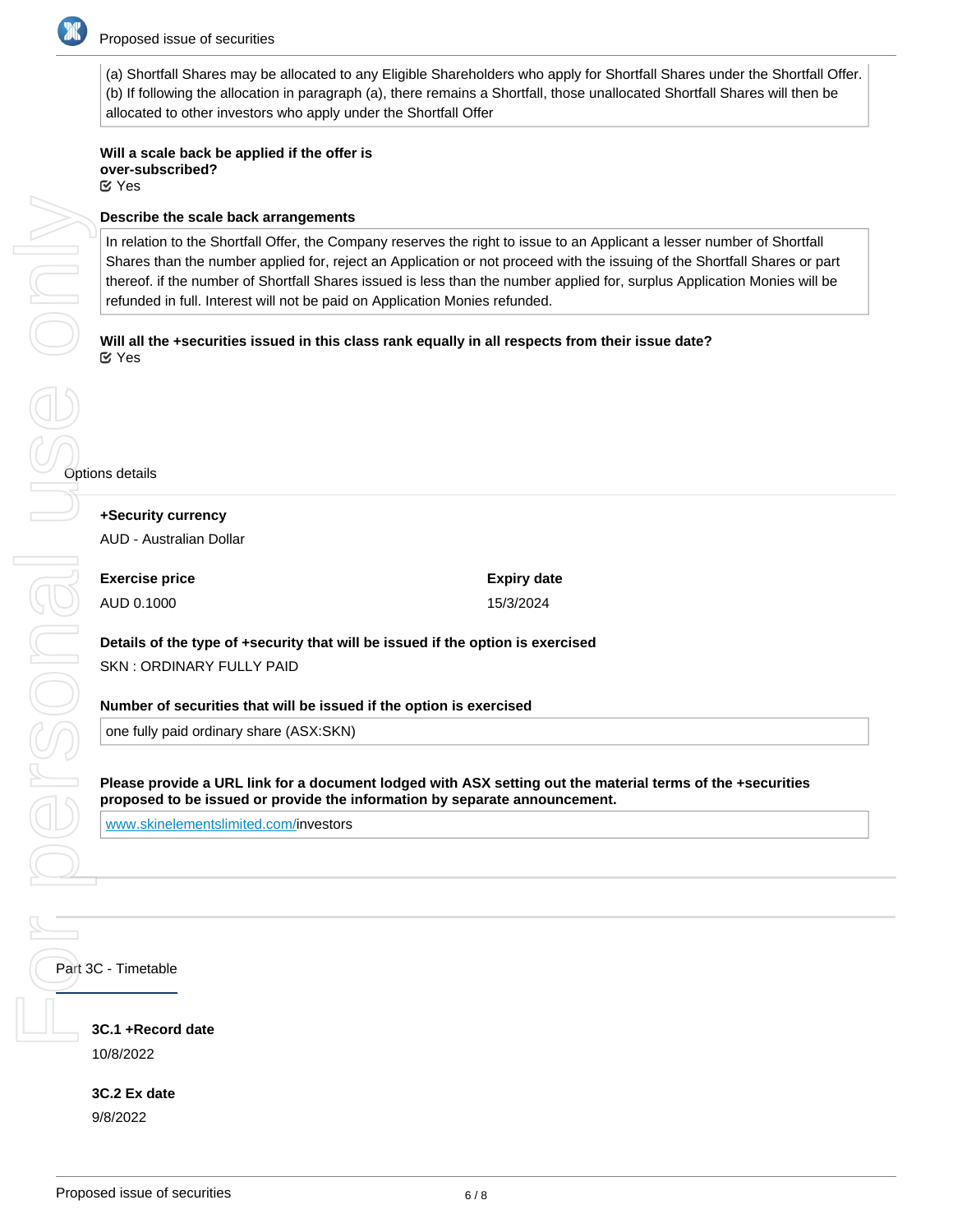

# **3C.4 Record date**

10/8/2022

## **3C.5 Date on which offer documents will be sent to +security holders entitled to participate in the +pro rata issue**

15/8/2022

**3C.6 Offer closing date** 8/9/2022

**3C.7 Last day to extend the offer closing date** 5/9/2022

**3C.9 Trading in new +securities commences on a deferred settlement basis** 9/9/2022

**3C.11 +Issue date and last day for entity to announce results of +pro rata issue**

15/9/2022

**3C.12 Date trading starts on a normal T+2 basis** 16/9/2022

**3C.13 First settlement date of trades conducted on a +deferred settlement basis and on a normal T+2 basis**

20/9/2022

Part 3E - Fees and expenses

**3E.1 Will there be a lead manager or broker to the proposed offer?** No

**3E.2 Is the proposed offer to be underwritten?** No

**3E.3 Will brokers who lodge acceptances or renunciations on behalf of eligible +security holders be paid a handling fee or commission?** No

**3E.4 Details of any other material fees or costs to be incurred by the entity in connection with the proposed offer**